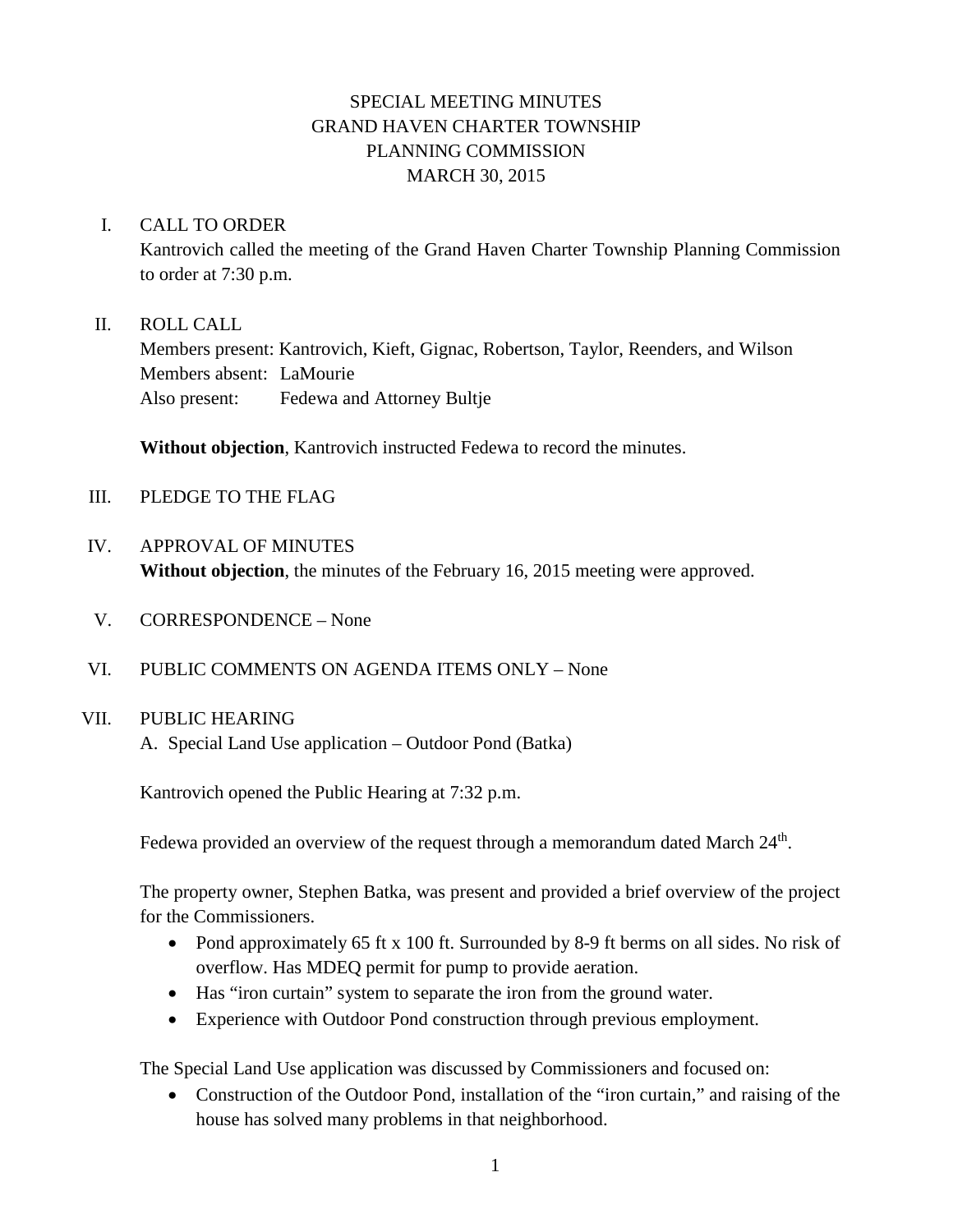Kantrovich closed the Public Hearing at 7:35 p.m.

## VIII. OLD BUSINESS

A. Special Land Use application – Outdoor Pond (Batka)

Commissioners inquired if staff believed public safety was an issue for this Outdoor Pond. Staff does not believe safety is a concern, and therefore, does not believe the installation of a fence should be required.

**Motion** by Reenders, supported by Wilson to approve the Outdoor Pond Special Land Use application submitted by Stephen Batka for property located at 15467 Lake Michigan Drive, based on the application meeting applicable requirements and standards set forth by the Grand Haven Charter Township Zoning Ordinance.

#### **Which motion carried.**

#### IX. NEW BUSINESS

A. Site Plan Review application – Botello Food Truck as Accessory Use

Fedewa provided an overview of the request through a memorandum dated March  $25<sup>th</sup>$ .

The property owner, Santiago Botello and attorney's Bruce Block and Beau Rajsic, were present and available to answer questions from the Commissioners. Attorney Rajsic provided a brief overview of the project and stated the client agrees with all conditions requested by staff.

The Site Plan Review application was discussed by Commissioners and focused on:

• Attorney Bultje questioned the use of discretion for the Food Truck's proximity to the principal building. It was determined the Food Truck is an accessory use, and therefore the accessory structure provisions are simply a guideline and not a requirement.

**Motion** by Robertson, supported by Taylor to approve with conditions the Site Plan Review application for Botello's Food Truck as an accessory use on the property located at 15791 Lake Michigan Drive, based on the application meeting applicable requirements set forth by the Grand Haven Charter Township Zoning Ordinance. This approval is conditioned upon the following:

1. The pavement markings for parking spaces and traffic circulation must be installed prior to operating the Food Truck